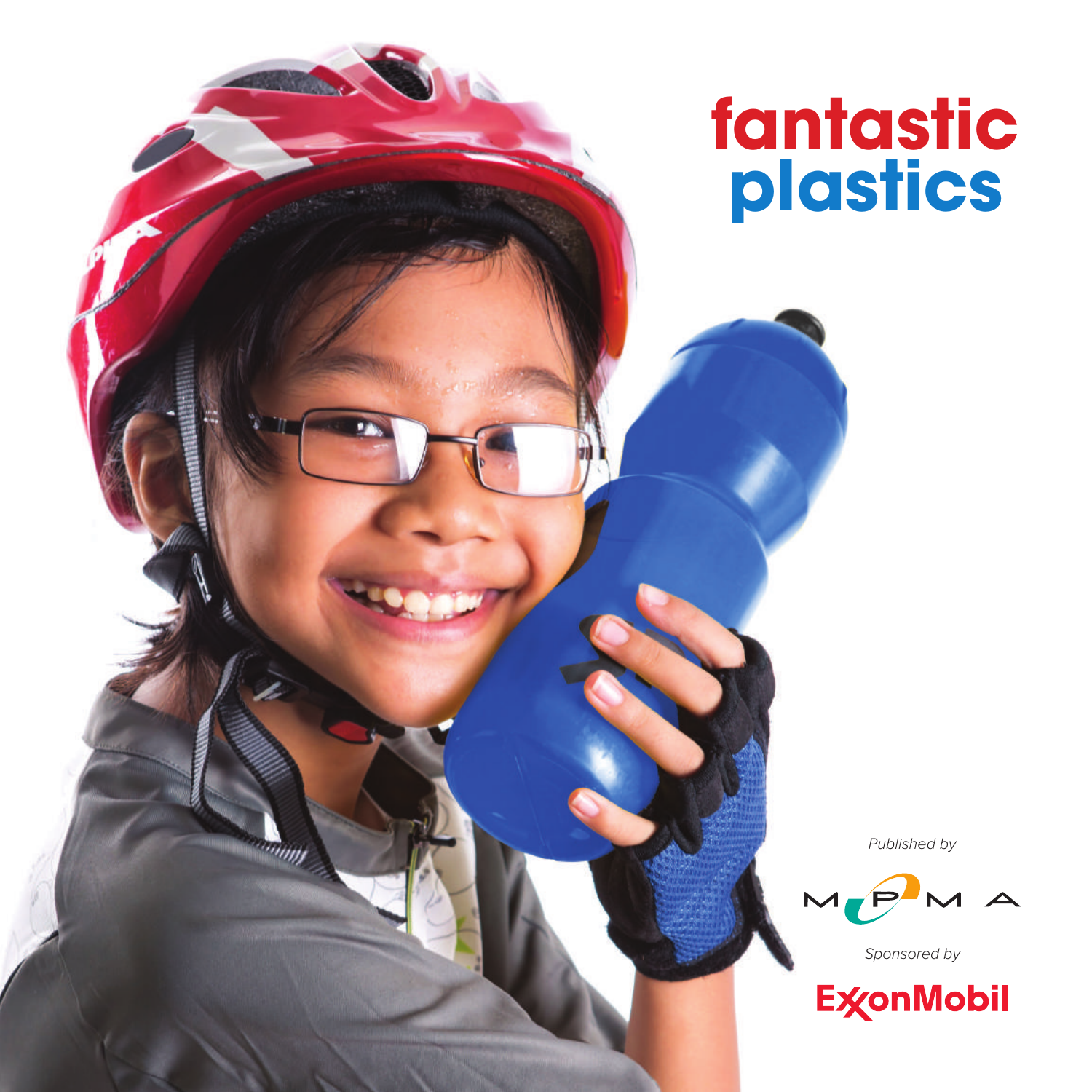#### **Published by:**

Malaysian Plastics Manufacturers Association (MPMA) 37 Jalan 20/14, Paramount Garden 46300 Petaling Jaya, Selangor Darul Ehsan Tel: 603 7876 3027 Fax: 603 7876 8352 Email: info@mpma.org.my Url: www.mpma.org.my

#### **Copyright information:**

Materials in this publication may be reproduced in part or in whole and by any means for noncommercial use only with the prior written permission of the Publisher.

#### **Disclaimer:**

©2014 ExxonMobil. ExxonMobil, the ExxonMobil logo, the interlocking "X" device and other product or service names used herein are trademarks of ExxonMobil, unless indicated otherwise. This document may not be distributed, displayed, copied or altered without ExxonMobil's prior written authorization. To the extent ExxonMobil authorizes distributing, displaying and/or copying of this document, the user may do so only if the document is unaltered and complete, including all of its headers, footers, disclaimers and other information. You may not copy this document to or reproduce it in whole or in part on a website. ExxonMobil does not guarantee the typical (or other) values. Any data included herein is based upon analysis of representative samples and not the actual product shipped. The information in this document relates only to the named product or materials when not in combination with any other product or materials. We based the information on data believed to be reliable on the date compiled, but we do not represent, warrant, or otherwise guarantee, expressly or impliedly, the merchantability, fitness for a particular purpose, freedom from patent infringement, suitability, accuracy, reliability, or completeness of this information or the products, materials or processes described. The user is solely responsible for all determinations regarding any use of material or product and any process in its territories of interest. We expressly disclaim liability for any loss, damage or injury directly or indirectly suffered or incurred as a result of or related to anyone using or relying on any of the information in this document. This document is not an endorsement of any non-ExxonMobil product or process, and we expressly disclaim any contrary implication. The terms "we," "our," "ExxonMobil Chemical" and "ExxonMobil" are each used for convenience, and may include any one or more of ExxonMobil Chemical Company, Exxon Mobil Corporation, or any affiliate either directly or indirectly stewarded.

#### **Acknowledgement:**

This handbook was prepared by MPMA and it wishes to acknowledge the following authorities and organisations for some of the information in this Handbook:

- Ministry of Housing and Local Government, Malaysia
- PlasticsEurope
- allplasticbottles.org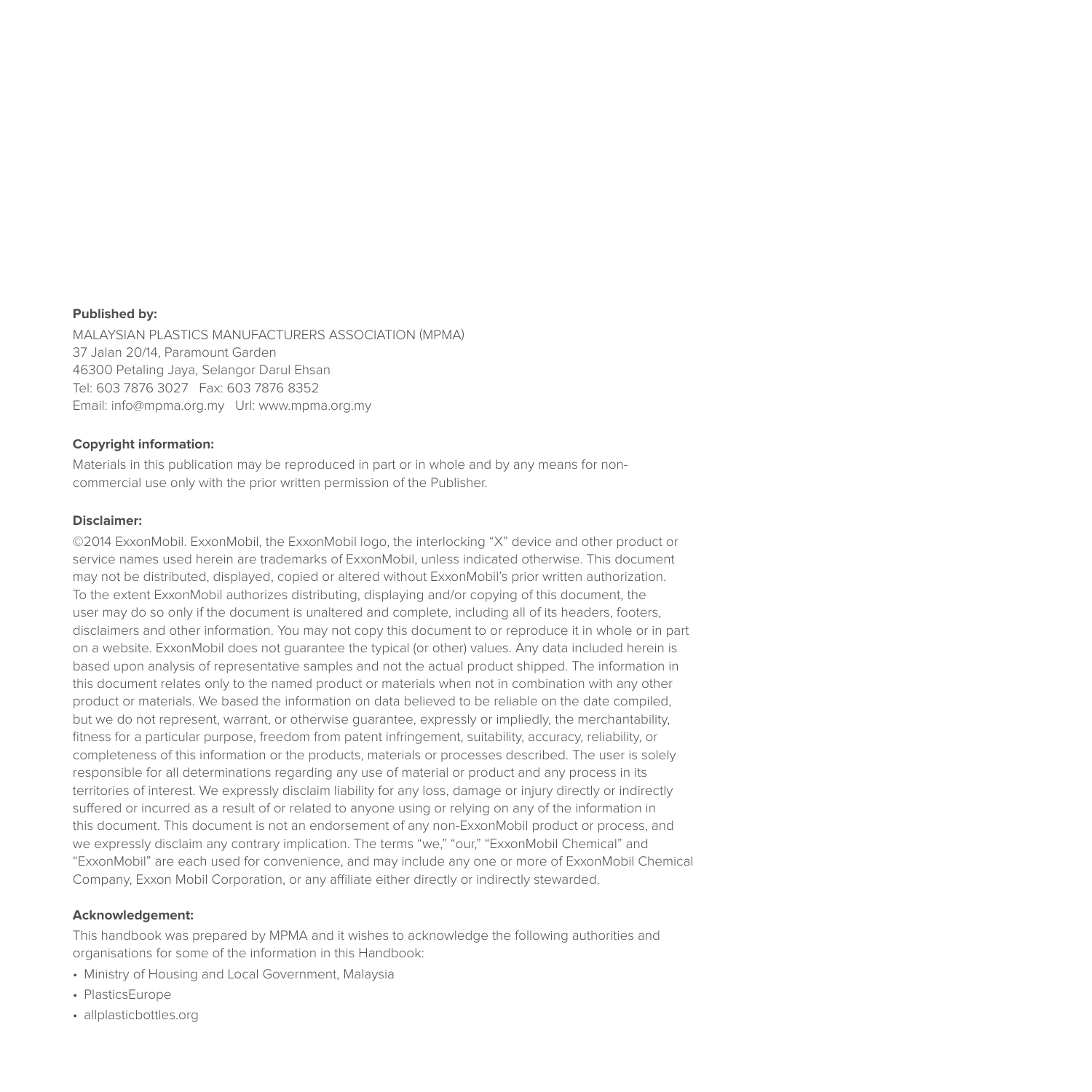**2** About plastics **4** Raw materials **6** Plastics coding **Contents 8** Characteristics of plastics 13 Recycling plastics **16** Types of plastics, primary applications and their corresponding recycled products

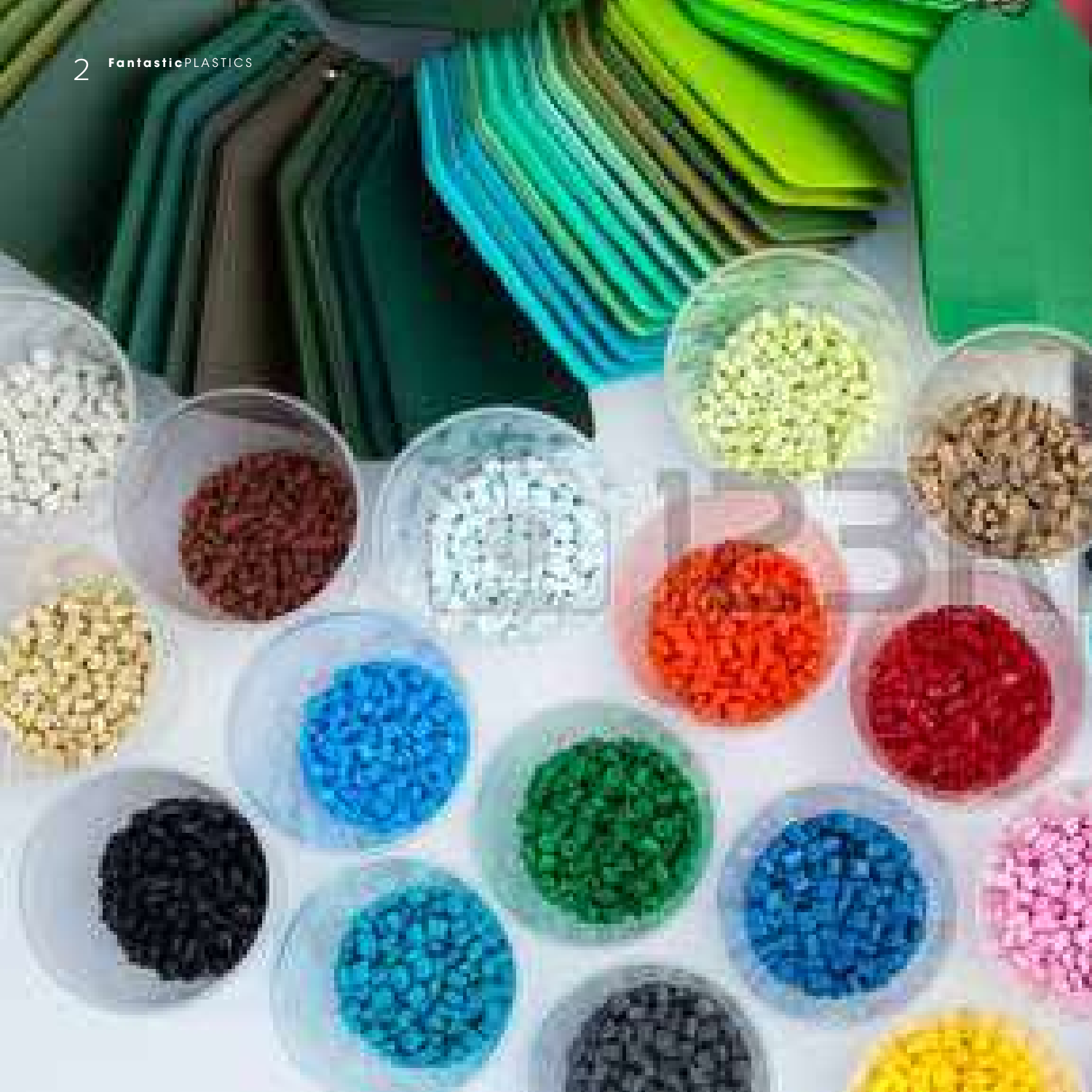

# About plastics

Plastics are organic compounds produced by polymerisation. They are capable of being moulded, extruded and cast into various shapes and films, or drawn into filaments and then used as textile fibres.

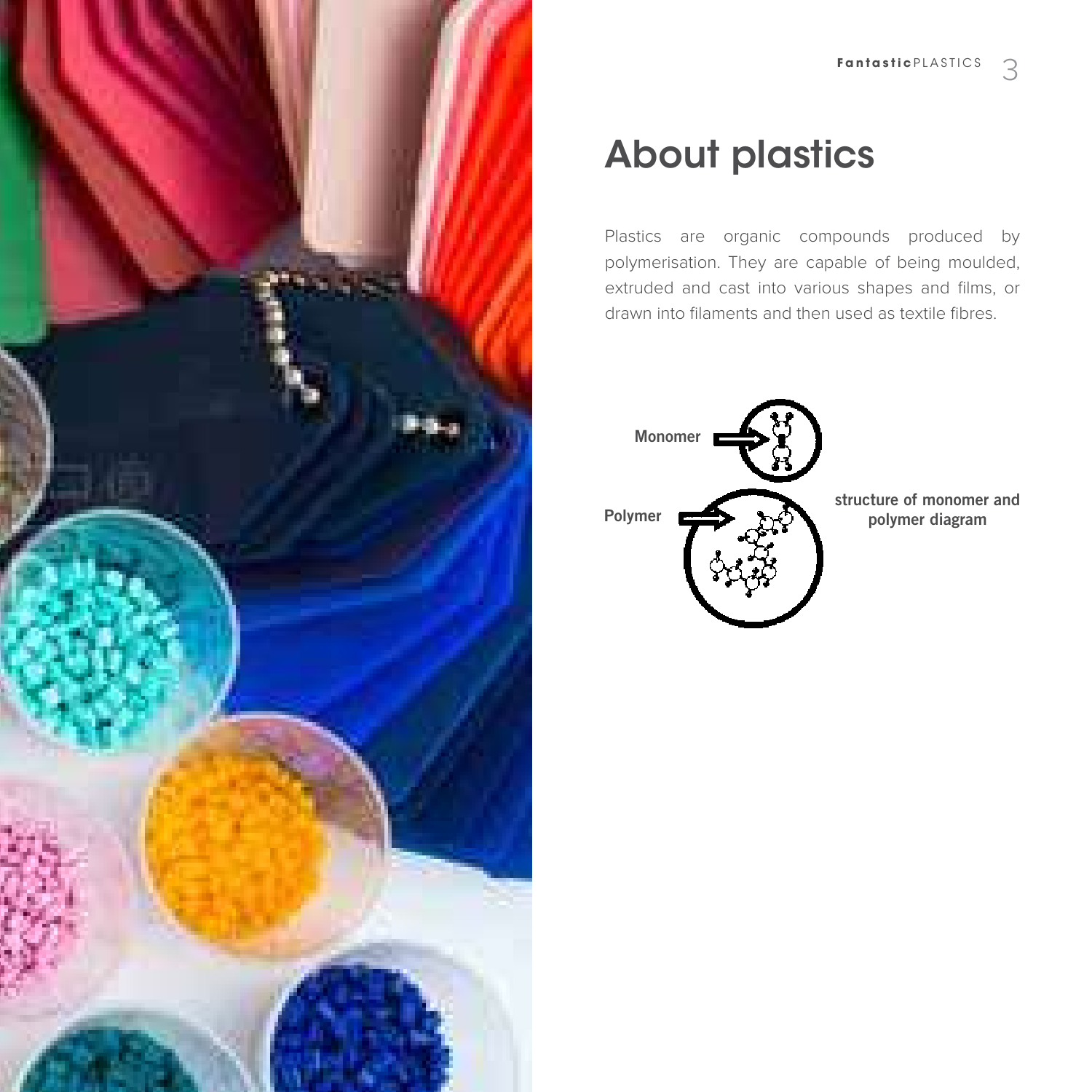# Raw materials

Oil and natural gas are the major raw materials used to manufacture plastics. Plastics production process often begins by treating crude oil or natural gas in order to convert basic components into monomers such as ethylene and propylene. Such monomers are then chemically bonded into long chains called polymers. The different combinations of monomers yield plastics with a wide range of properties and characteristics.

P

### **Plastics production**



processes such as extrusion, injection moulding, blow moulding, etc.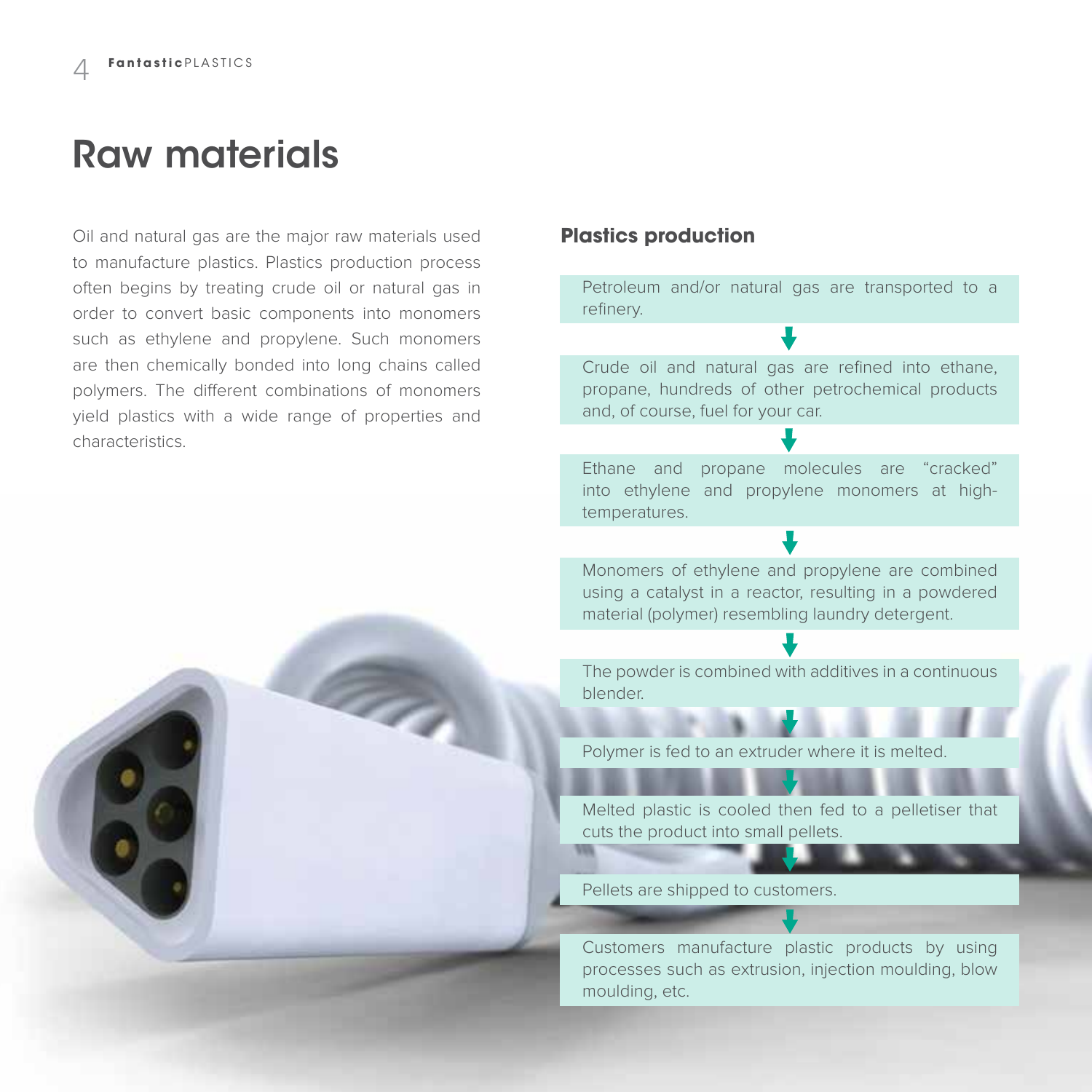٠

- -

prates

**NUMBER** 

ä,

m

**ANTIQUES** 

e per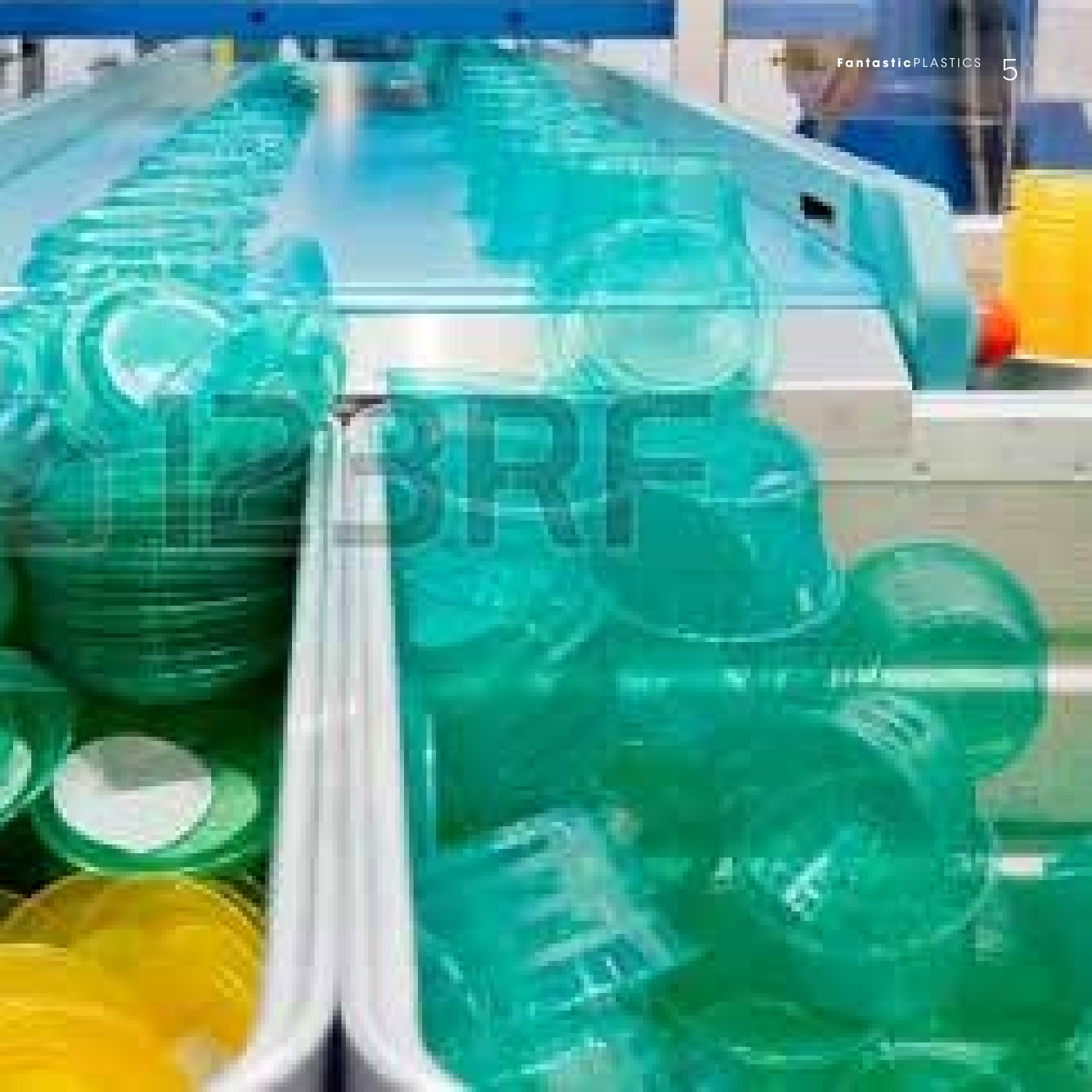

# Plastics coding

The Coding System for Plastic Products is a method of labelling all plastic products with a code to identify the primary resin. The Malaysian Standard on Coding System for Plastic Products (MS1405:2008) consisting of seven different codes, makes it easier for recyclers to identify and separate plastics for recycling.



**Polyethylene Terephthalate** 



**(PET) Polyethylene, High density (PE-HD)**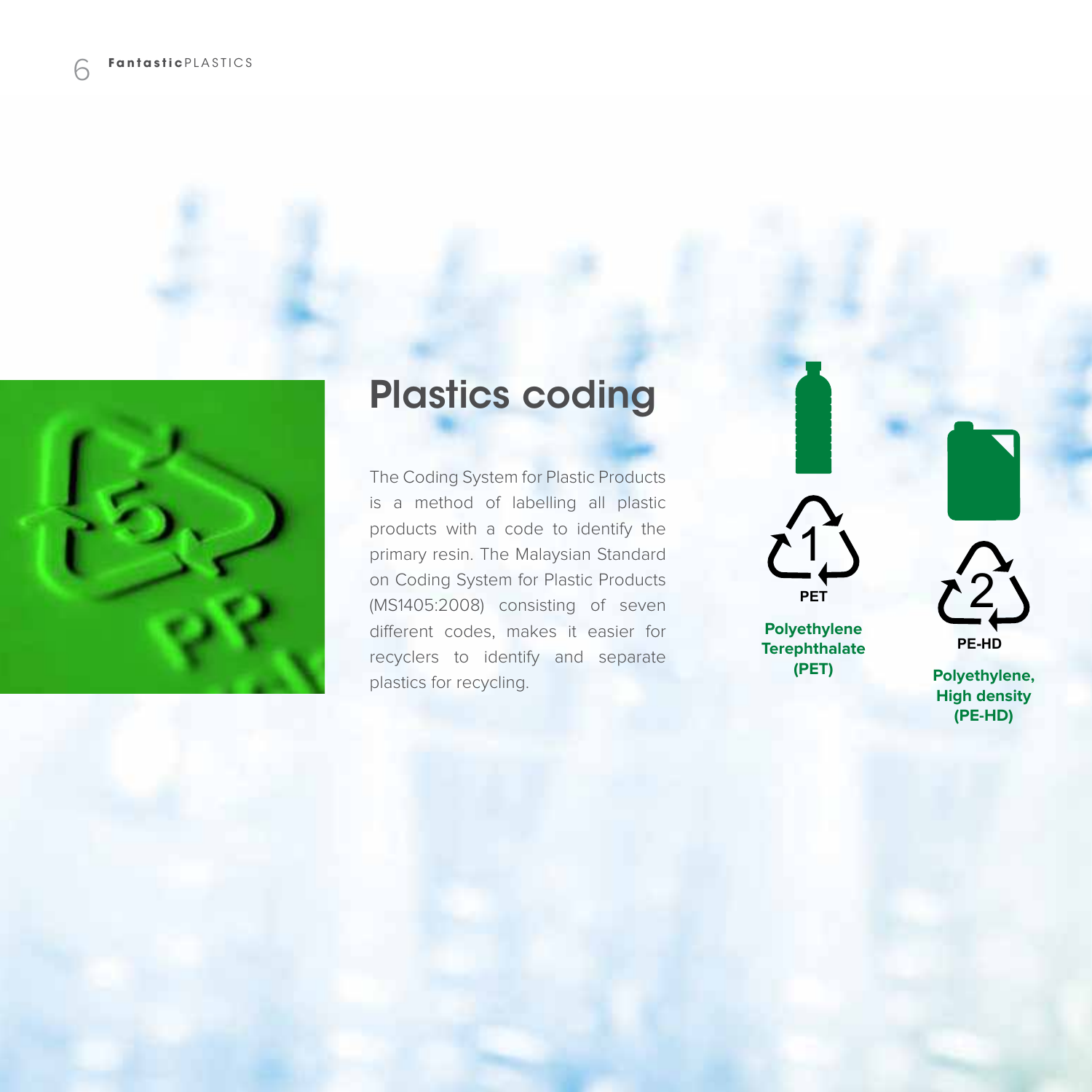

**Polyvinyl Chloride** 



**Polyethylene, Low density (PE-LD)**



**Polypropylene (PP)**

**Polystyrene (PS)**

**PS**



### **OTHERS**

**The actual acronym of the other types of the resin shall be stated at the bottom of the chasing arrow**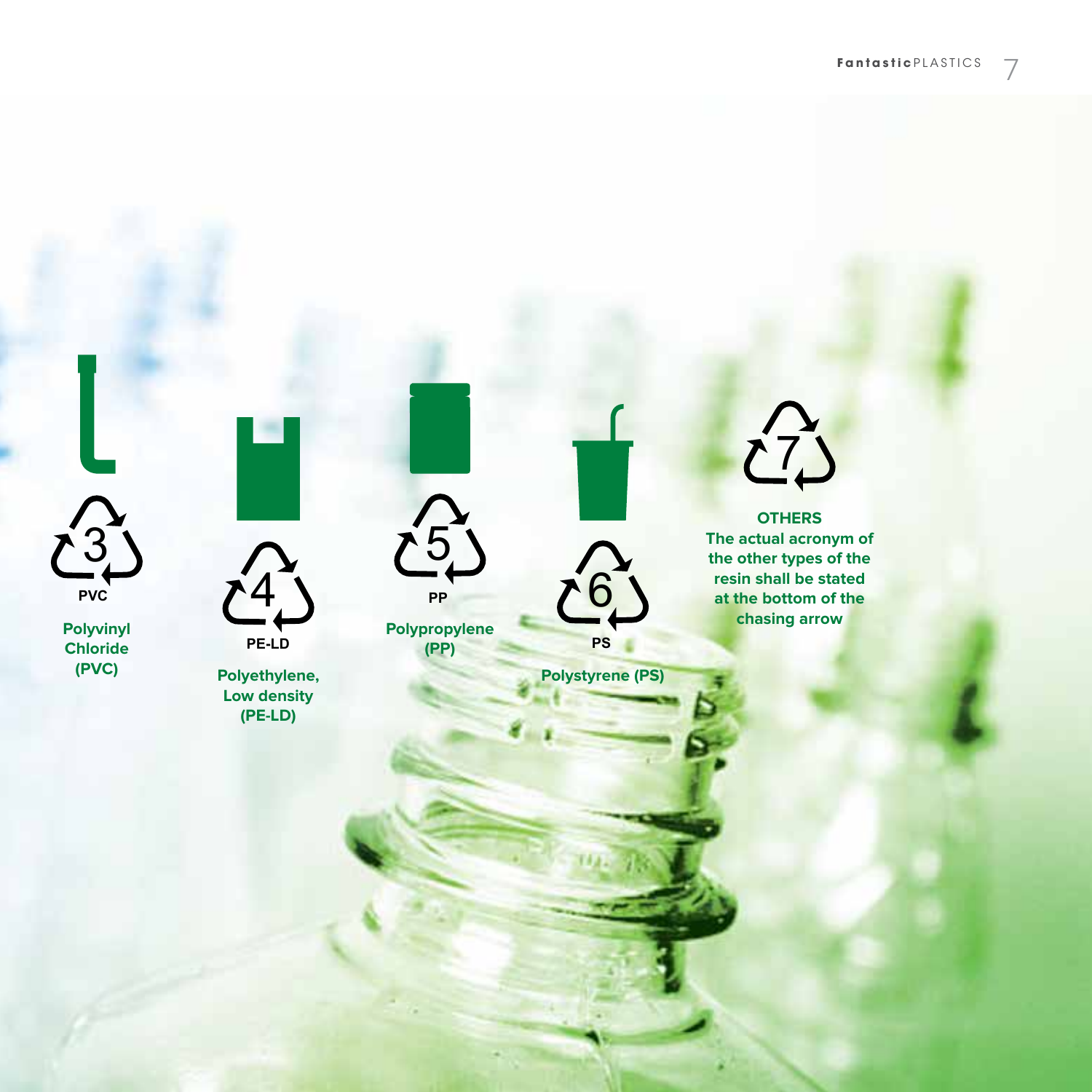# Characteristics of plastics

Plastics are divided into two distinct groups: thermoplastics and thermosets. The majority of plastics are thermoplastic, meaning that once the plastic is formed, it can be heated and reformed repeatedly. Polypropylene and Polyethylene are thermoplastics. This property allows for easy processing and facilitates recycling.

Thermosets, on the other hand, cannot be remelted. Once these plastics are formed, reheating will cause the material to decompose rather than melt. Rubber tyres are thermosets.

The versatility of plastics has made them ubiquitous.

### **Plastics can be very resistant to chemicals**

Consider the cleaning fluids in your home that are packaged in plastics. While some solvents can easily dissolve packaging materials, most plastics provide safe, non-breakable solutions for containing aggressive cleaning materials.

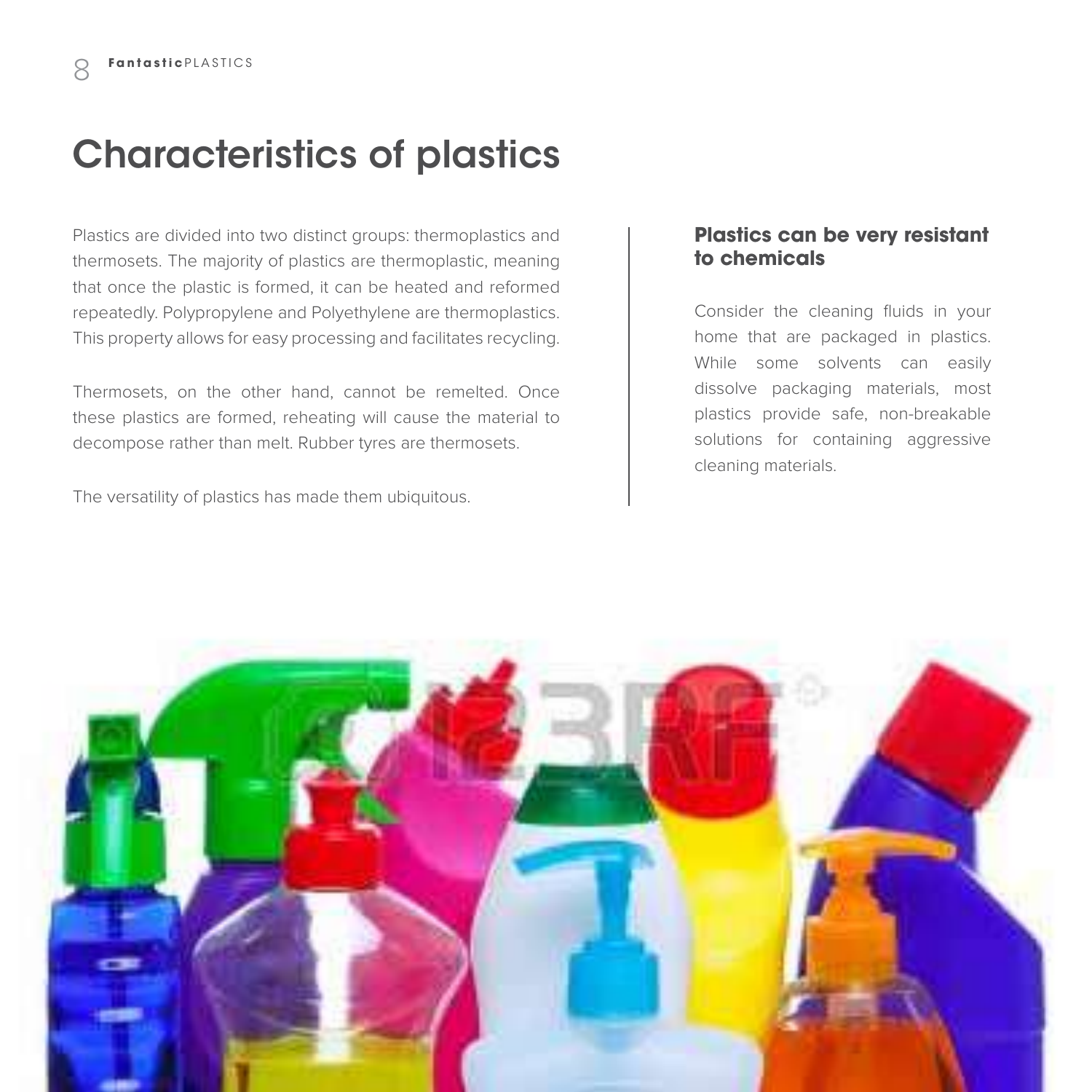# **Plastics can be both thermal and electrical insulators**

A walk through your house will reinforce this concept. Consider all the electrical appliances, cords, outlets and wiring that are made of or covered with plastics. Thermal resistance is evident in the kitchen with plastic pot and pan handles, coffee pot handles, the foam core of refrigerators and freezers, insulated cups, coolers and microwave cookware. The thermal underwear that many skiers wear is made of polypropylene and the fibrefill in many winter jackets is acrylic or polyester.

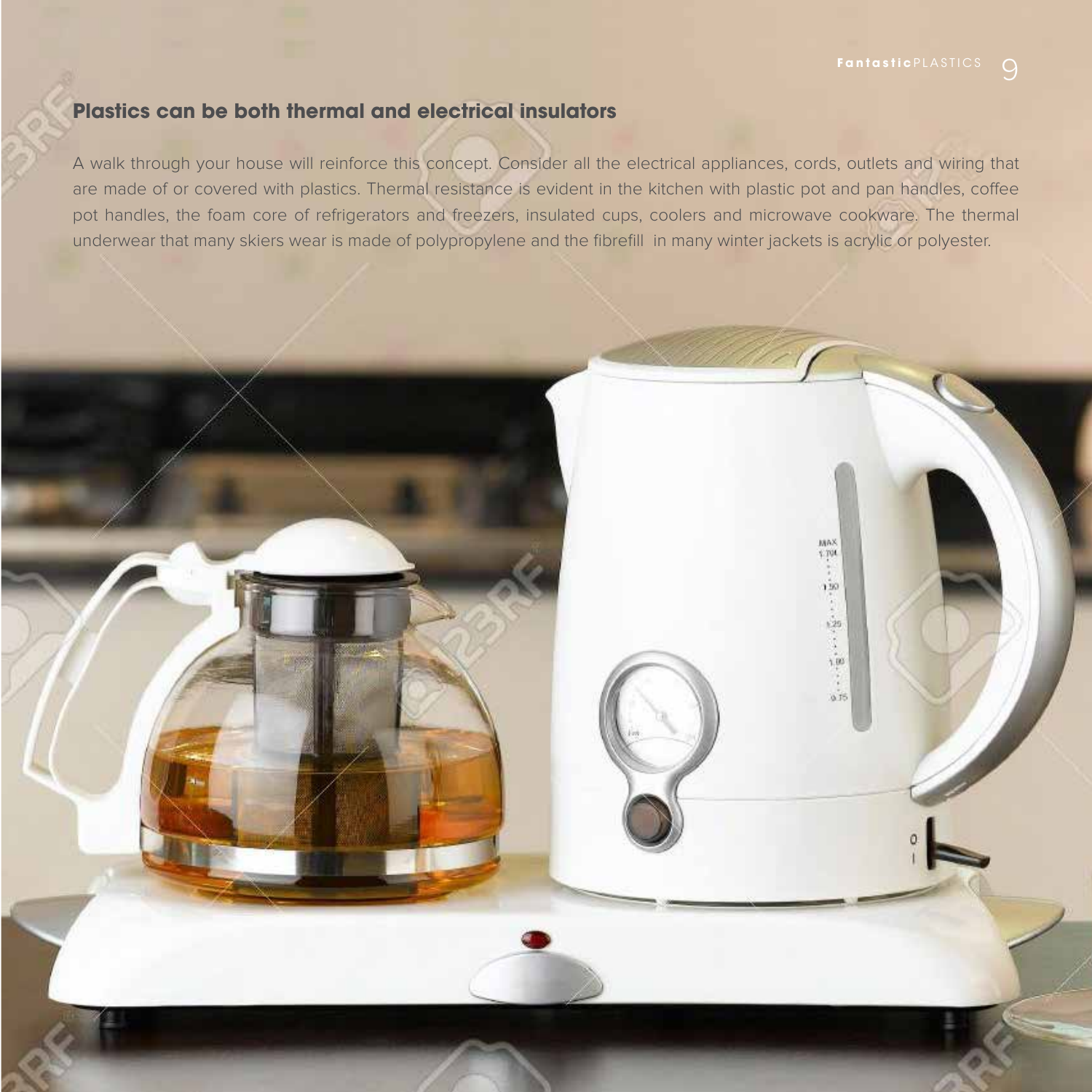## **Plastics can be processed in various ways to produce thin fibres or very intricate parts**

Plastics can be moulded into bottles or components of cars, such as dashboards and bumpers. Some plastics and elastomers stretch and are very flexible. Other plastics, such as polyethylene, polystyrene and polyurethane, can be foamed. Plastics can be moulded into drums or mixed to become adhesives or paints.



# **Plastics are light weight with varying degrees of strength**

Consider the range of applications, from toys to the frame structure of modern airplanes, or from delicate nylon fibre in pantyhose to Kevlar®, which is used in bulletproof vests. Some polymers float in water while others sink. All plastics are light weight when compared to stone, concrete, steel, copper or aluminium.

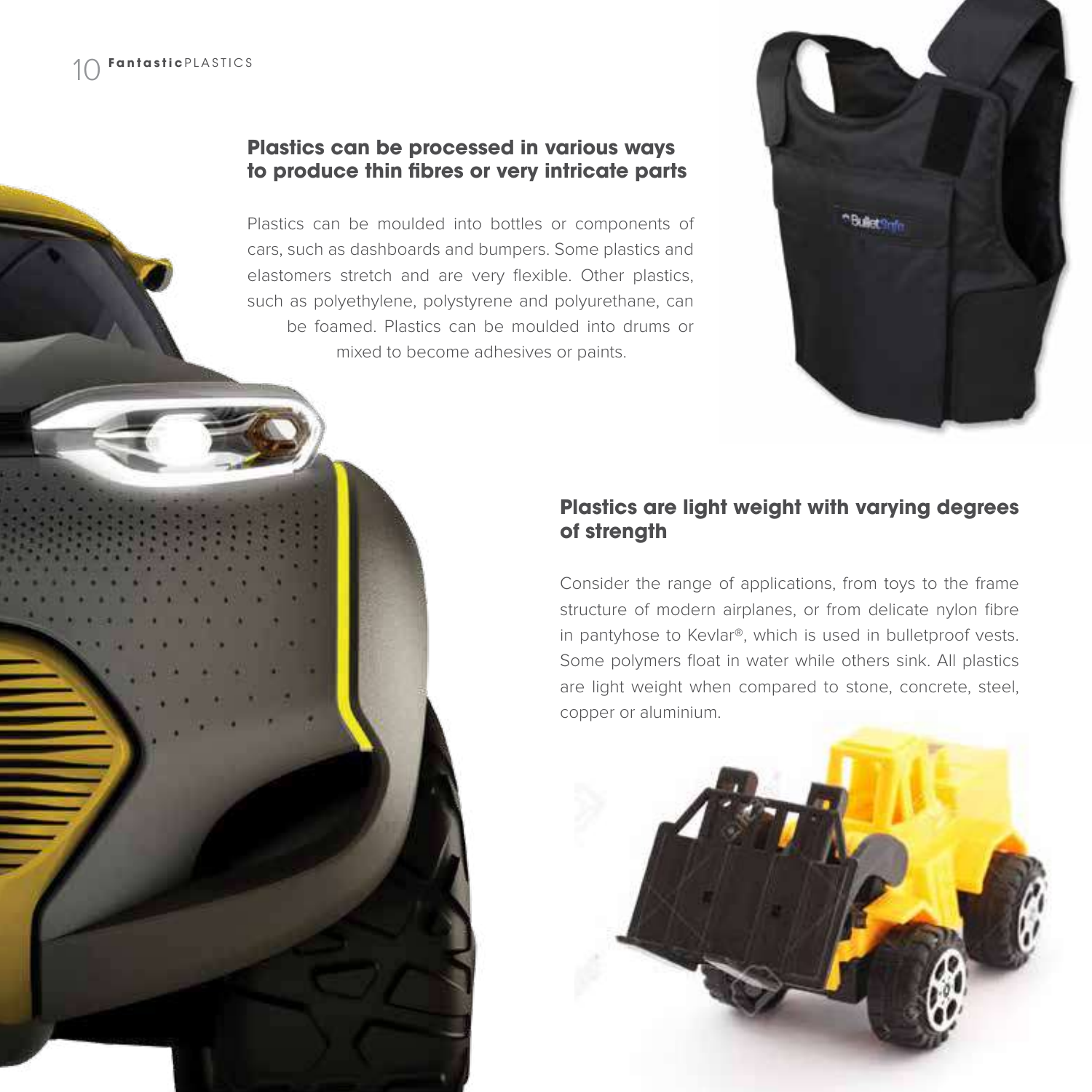## **Polymers are usually made from petroleum, but not always**

Many polymers are made from natural gas, coal or crude oil. But they can sometimes be made from renewable materials such as polylactic acid from corn. Some plastics have always been made from renewable materials such as cellulose acetate used for screwdriver handles and gift ribbon.

## **Polymers are materials with a seemingly limitless range of characteristics and colours**

Polymers have many inherent properties that can be further enhanced using a wide range of additives. Polymers can be made to mimic cotton, silk, and wool fibres; porcelain and marble; and aluminium and zinc. Polymers can also enable products not typically found in nature such as clear sheets, foamed insulation board, and flexible films. They may be moulded or formed to produce many products with application in many major markets.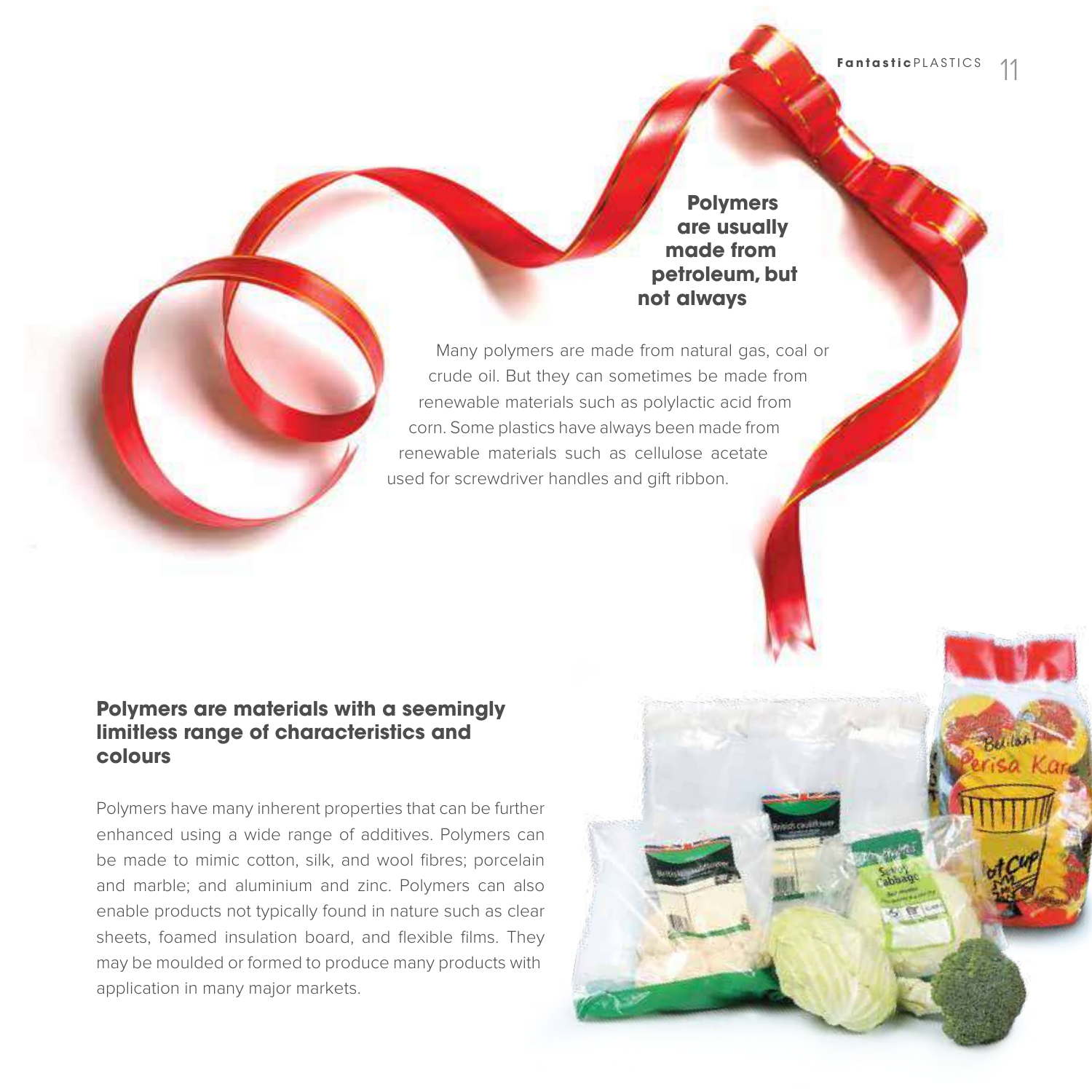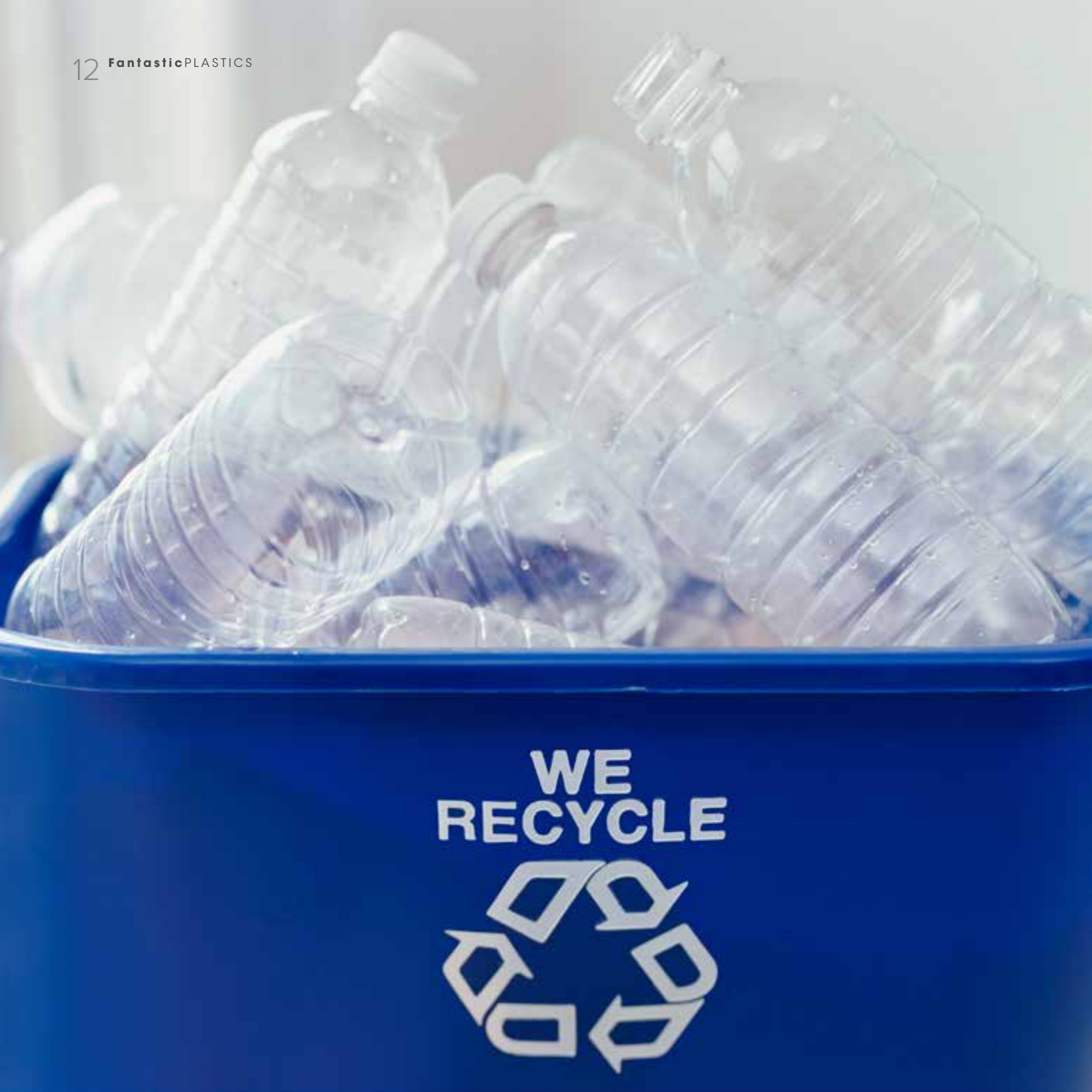# Recycling plastics

Because of their durability, most plastics do not degrade. For this reason, recycling is important.

New uses for existing plastic bags and containers can give plastics a new life. Alternatively, these plastics can be sent to a recycling plant to be remade into 'new' products.

What does it take to turn plastics into something new?

Here is a quick rundown of what happens to plastic products in a recycling plant. This recycling process is applicable for various plastic items like plastic bottles, plastic containers, plastic pipes etc.



# THINK RECYCLE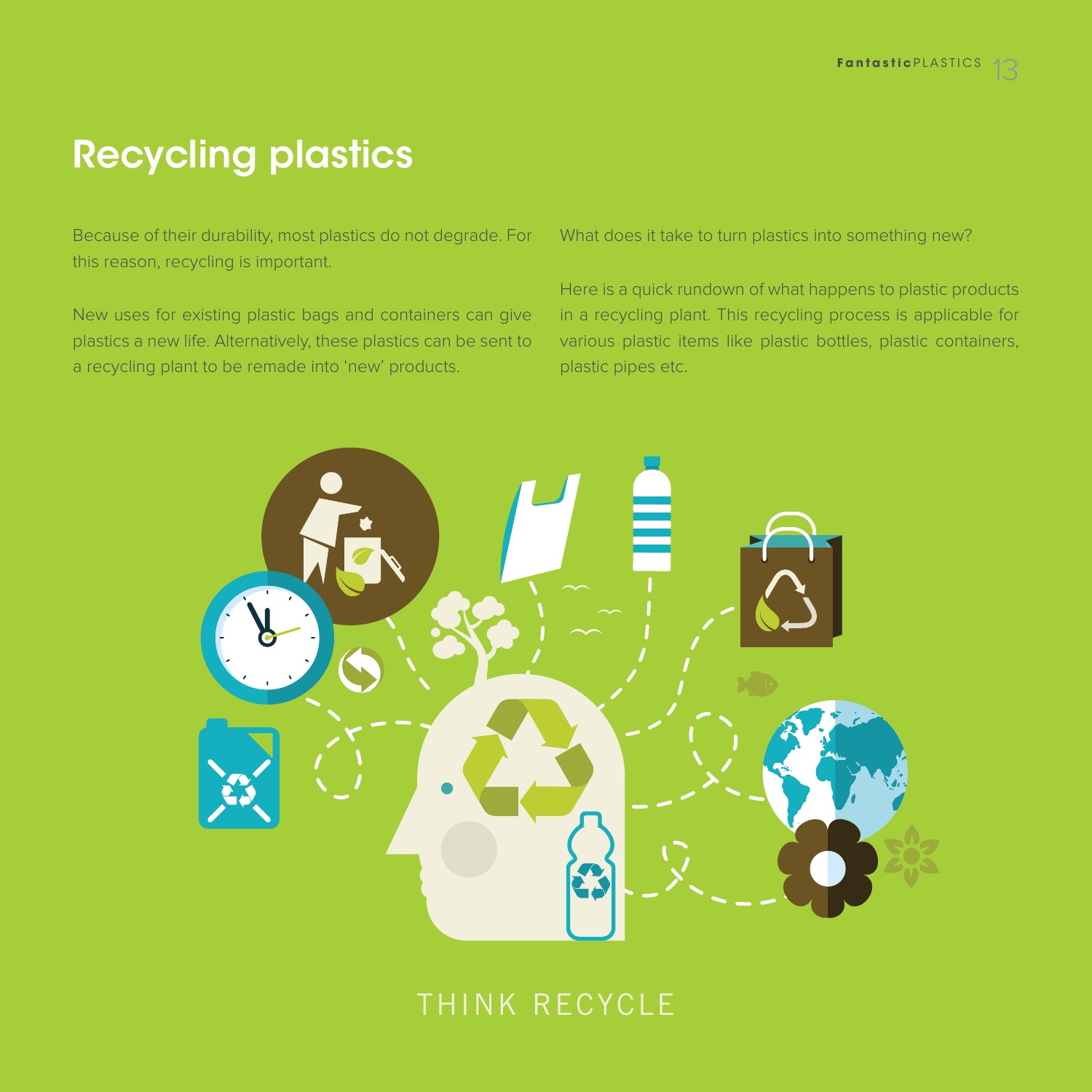# **The 5-step process for plastic recycling**





### 1. **Collection**

 Facilities gather available recyclable plastic material in their area, from roadside collections, special recycling bins, or directly from industries. This way, both postconsumer and post-industrial plastic items are collected.

### 3. **Chipping**

Plastic items are fed into a machine that slices material into tiny bits.



#### 2. **Manual sorting**

 Collected items are sorted according to the various types indicated by their plastics recycling symbols and codes. Unwanted, non-plastic materials are promptly taken out.

### 4. **Washing**

 At this step in the process, all residue and 'contaminants' are removed.

During washing, a wash tank agitator strips the adhesive of any labels and shreds any paper mixed in with the plastics.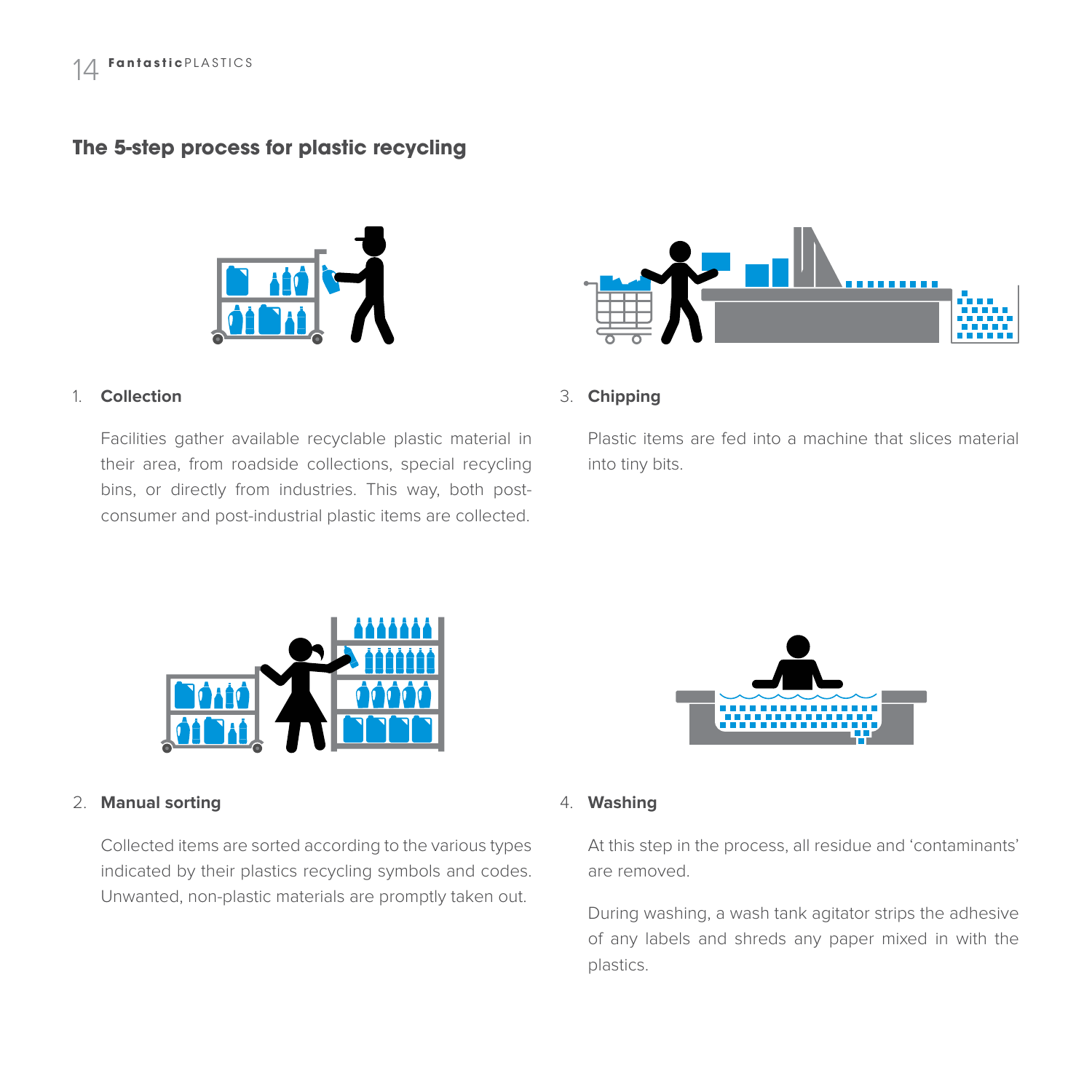

### 5. **Pelletising**

 The cleaned and chipped pieces are melted and put through a machine called an 'extruder'. The extruder shapes the melted plastics into thin noodle-like strands which are then cut into small pellets by a set of rotating knives. The pellets are then ready to be remade into new items.



# **What happens to plastic bags?**

Plastic bags go through the same five-step process as other plastic products. They too are sorted into various types, washed and rinsed. However, in the case of plastic bags, they are shredded rather than chipped. The shredded plastic bags are then melted during the pelletising stage.

# **What's next?**

Plastic pellets derived from the recycling plastics process are usually sold to businesses which mould them into products for various uses. Some products use a combination of recycled and virgin pellets.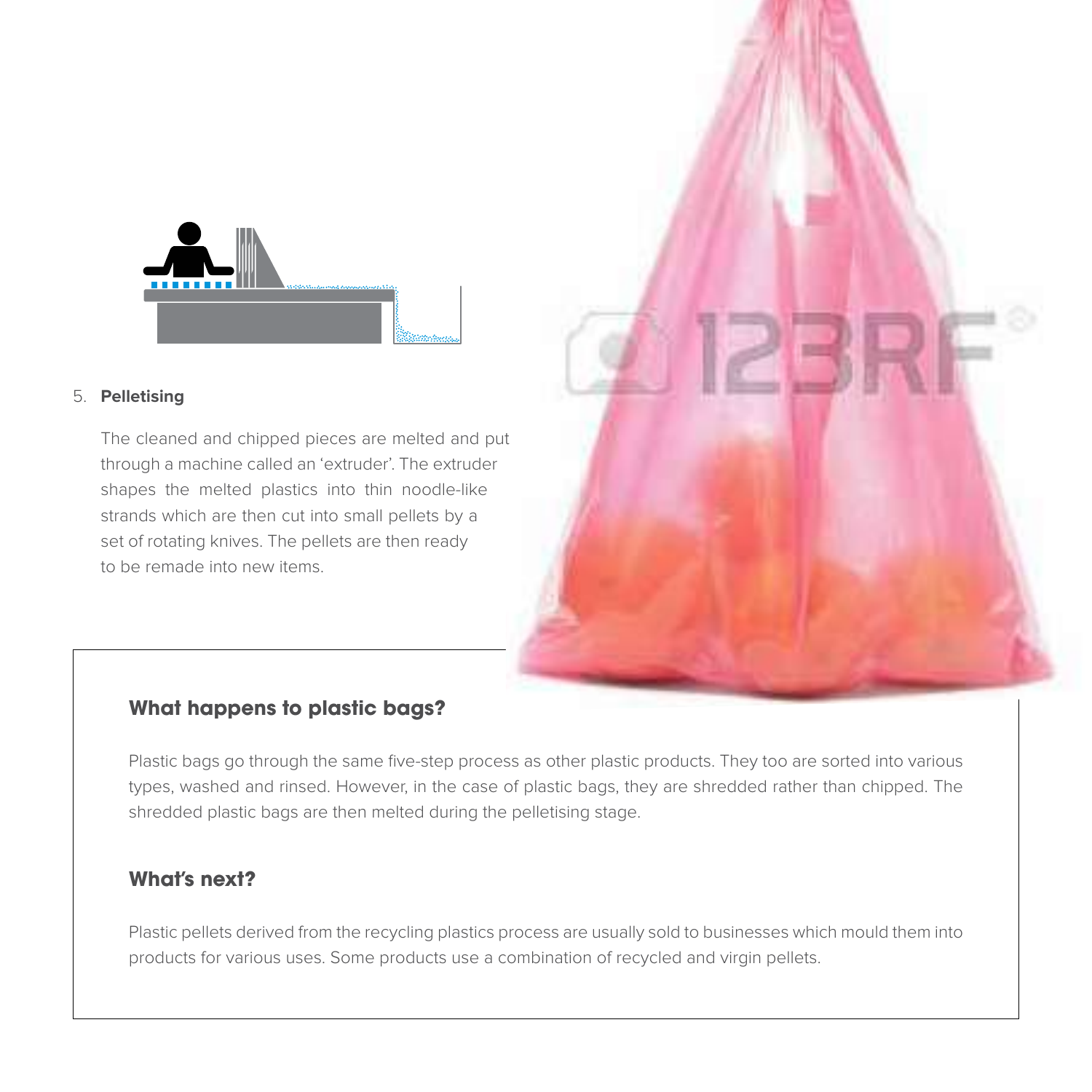# Types of plastics, primary applications and their corresponding recycled products



| <b>Primary applications</b>                                                                                                                                                                 |                                                                                                                                                        |                                                                     |                                                                                                                                                                                                                                                                                                          |                                                                                                                                    |                                                                                                                                                                                       |
|---------------------------------------------------------------------------------------------------------------------------------------------------------------------------------------------|--------------------------------------------------------------------------------------------------------------------------------------------------------|---------------------------------------------------------------------|----------------------------------------------------------------------------------------------------------------------------------------------------------------------------------------------------------------------------------------------------------------------------------------------------------|------------------------------------------------------------------------------------------------------------------------------------|---------------------------------------------------------------------------------------------------------------------------------------------------------------------------------------|
| <b>HDPE</b><br><b>High Density</b><br>Polyethylene                                                                                                                                          | <b>LDPE</b><br><b>Low Density</b><br>Polyethylene                                                                                                      | <b>PET</b><br>Polyethylene<br><b>Terephthalate</b>                  | <b>PP</b><br>Polypropylene                                                                                                                                                                                                                                                                               | <b>PS</b><br>Polystyrene                                                                                                           | <b>PVC</b><br>Polyvinyl<br><b>Chloride</b>                                                                                                                                            |
|                                                                                                                                                                                             |                                                                                                                                                        |                                                                     |                                                                                                                                                                                                                                                                                                          |                                                                                                                                    |                                                                                                                                                                                       |
| Bottles, especially<br>for food products,<br>detergent and<br>cosmetics, containers,<br>toys, houseware, fuel<br>tanks, industrial<br>wrapping and film,<br>sheets, gas and<br>waste pipes. | Cling film, shrink<br>film, agriculture film,<br>bags, bin liners,<br>toys, coatings,<br>flexible containers,<br>irrigation pipes and<br>general film. | Bottles, food<br>packaging, carpets,<br>cords for vehicle<br>tyres. | Packaging such as<br>yoghurt and<br>margarine pots, sweet<br>and snack wrappers,<br>vehicle battery cases.<br>cereal packet linings,<br>microwave-proof<br>containers, medical<br>packaging, milk and<br>beer crates.<br>Automotive parts,<br>carpets and fibres as<br>well as electrical<br>components. | Packaging, dairy<br>product containers,<br>electrical<br>appliances, thermal<br>insulation, tape<br>cassettes, cups and<br>plates. | Window frames.<br>ridged pipes,<br>flooring, wallpaper,<br>bottles, packaging<br>film, guttering, cable<br>insulation, credit<br>cards, medical<br>products including<br>plasma bags. |
| <b>Typical use after recycling</b>                                                                                                                                                          |                                                                                                                                                        |                                                                     |                                                                                                                                                                                                                                                                                                          |                                                                                                                                    |                                                                                                                                                                                       |

Industrial bags, detergent bottles, pipes, containers and wood substitutes, for example, animal flooring and fencing. A method has been developed to incorporate recycled HDPE with virgin polymers.

Waste disposal bags, industrial bags, flexible bottles. pipes, containers, waterproof membranes, agricultural film and wood substitutes, for example, animal flooring and fencing.

Textiles for bags, webbing and sails, jackets, pillows, cushions, sleeping bags, rope, string, carpets.

Milk and beer crates, timber substitutes, automotive components, tool boxes, auto batteries, chairs and textiles.

Thermal insulation, trays, office accessories. rubbish bins.

Pipe fittings, conduits, floor tiles, fencing, rails, containers, footwear, garden furniture.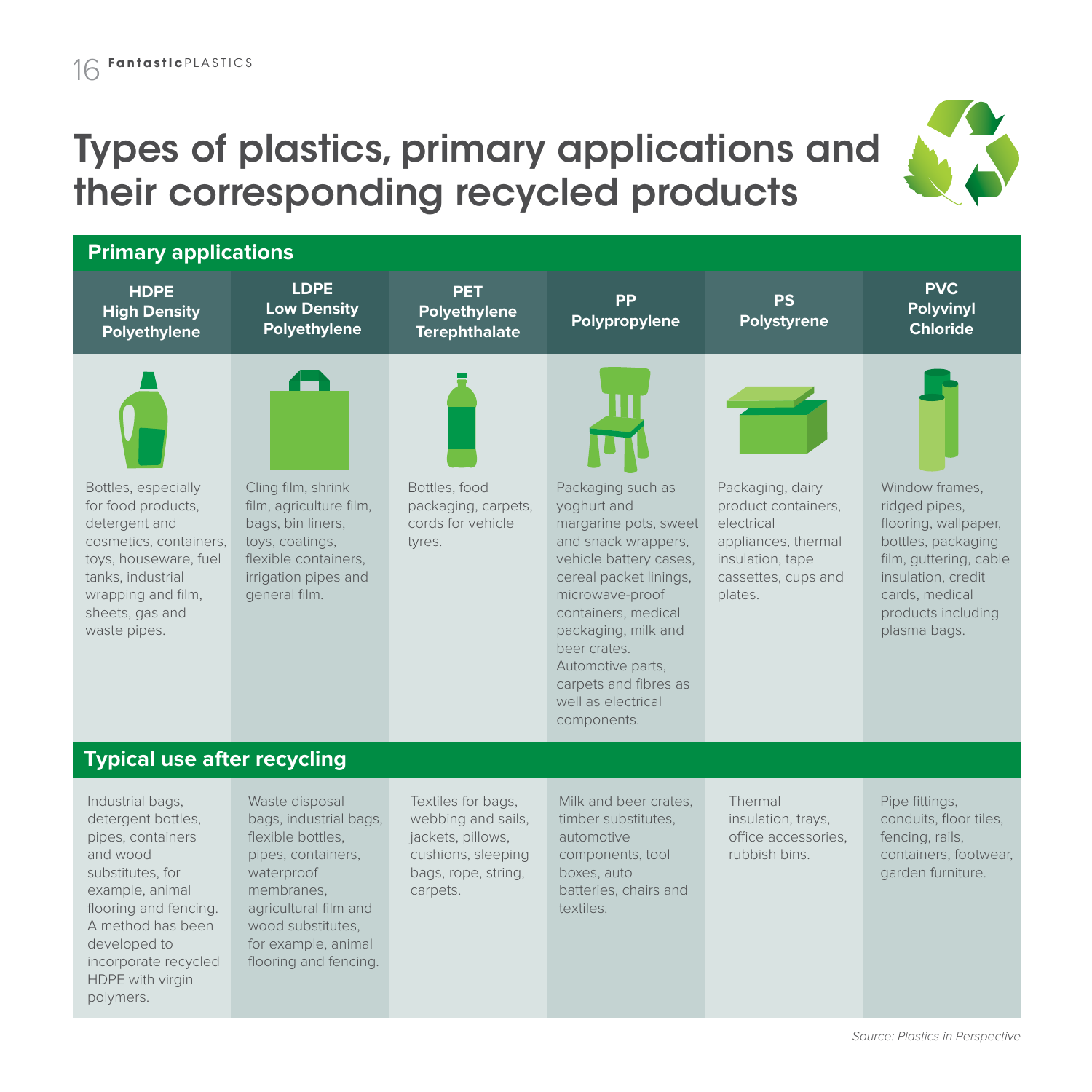

The Malaysian Plastics Manufacturers Association (MPMA), established in 1967, is a progressive trade association providing leadership and quality service to its members and the plastics industry. MPMA is the official voice of the Malaysian plastics industry, representing its members and the industry in Government interaction, spearheading the plastics industry's growth and providing the platform to assist members to be globally competitive, taking into cognisance its social responsibility towards the environment and community.

MPMA currently has about 800 odd members comprising Ordinary members, which represent about 60 percent of plastics manufacturers in the country and account for 80 percent of the country's total production of plastic products.

### Headquartered in Kuala Lumpur City Centre (KLCC), ExxonMobil is one of the largest US investors in Malaysia and an active participant in the business sector and the local communities in which it operates.

**ExconMobil** 

ExxonMobil is committed to maintaining the highest standards of safety, health and environmental care as it believes that a company's commitment and performance in these areas is indicative of outstanding performance in other aspects of its operations.

ExxonMobil works collaboratively with government and non-government bodies and community leaders to identify areas of need and how best to meet them through its community relations programmes. Whilst human capital development has been the main focus of its community relations initiative, ExxonMobil also supports projects in the areas of energy literacy, health and safety as well as corporate governance.

ExxonMobil's goal is to achieve excellent performance in safety, health and environment across each of its business units, to "Protect Tomorrow. Today." ExxonMobil seeks to further reach its objective to operate responsibly everywhere it does business by implementing scientifically sound and practical solutions that consider the social needs of the communities in which it operates. Accordingly, ExxonMobil seeks to communicate with the public on environmental matters and share its experience with others to facilitate improvements in industry performance.

On the aspects of safety and health, ExxonMobil's policy is to, amongst others, include identification and control of potentially adverse health and safety effects as priority considerations in the planning and development of products and identify and evaluate health risks related to its operations that can potentially affect its employees, contractors or the public.